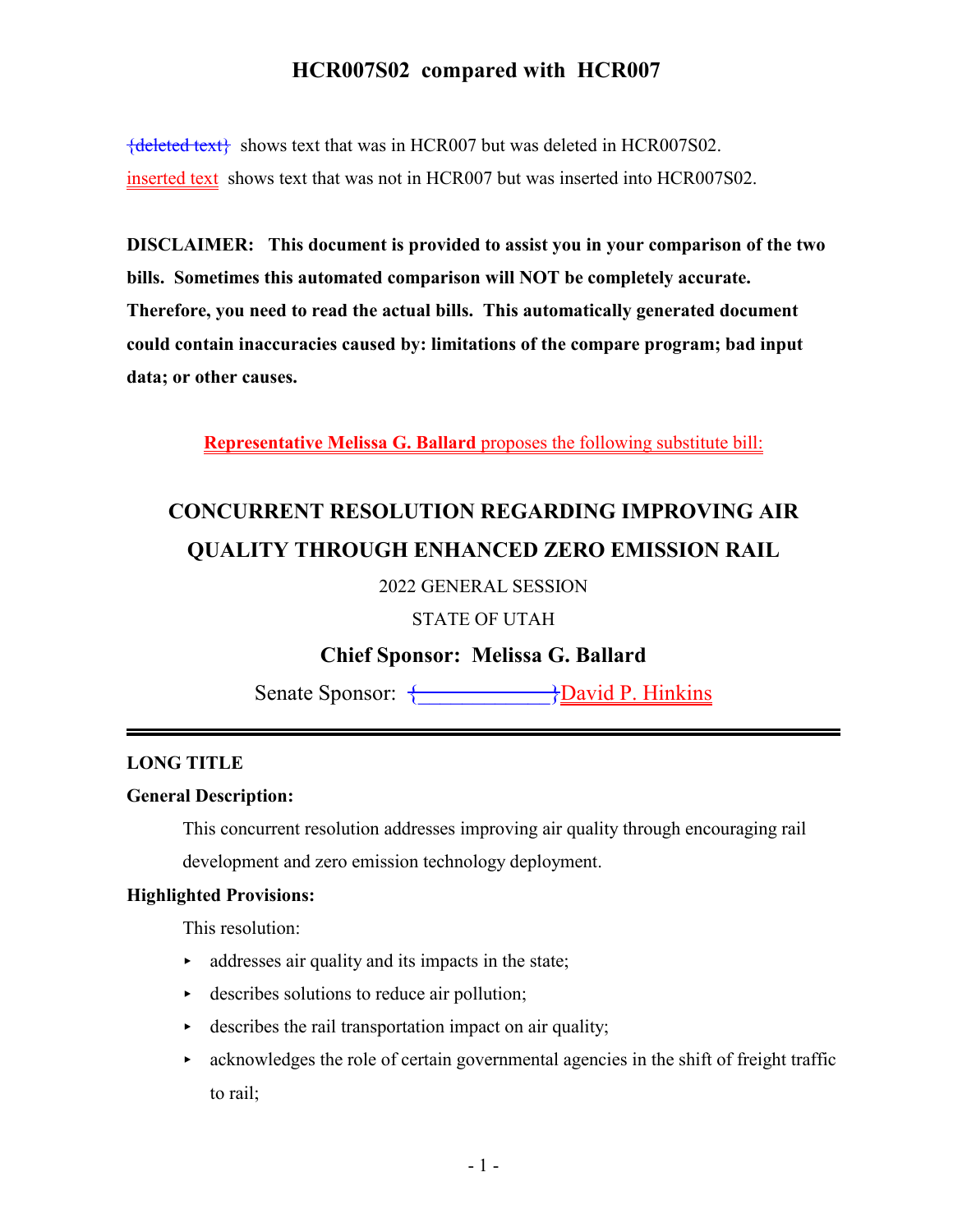- $\blacktriangleright$  highlights that technology solutions, including information and communications technology and zero emission locomotives, can further reduce rail emission impacts;
- { < provides that a hydrogen fuel cell-electric system is an example of a zero emission engine technology;
- $\frac{1}{3}$   $\bullet$  addresses funding and innovative procurement solutions;
	- $\rightarrow$  encourages the phased replacement of existing locomotives used in railroad and industrial plant switching services in nonattainment areas in the state with zero emission locomotives; and
	- $\rightarrow$  encourages the transition of rail transportation in general to zero emission locomotives.

#### **Special Clauses:**

None

*Be it resolved by the Legislature of the state of Utah, the Governor concurring therein:*

WHEREAS, Utah continuously demonstrates the state's commitment to and interest in the state's air quality;

WHEREAS, good air quality is a vital component of the economy and human health in Utah and research conducted by Utah universities shows the harmful impacts of air pollution on human health, with the greatest negative impact on the health of children, the elderly, and those with compromised immune systems;

WHEREAS, for example, exposure to direct small particulate matter exacerbates asthma, increases the risk of cancer, and leads to acute respiratory symptoms, bronchitis, chronic obstructive pulmonary disease, heart attacks, nervous system effects, lost work days, and premature death;

WHEREAS, there is now a broad range of technologically and economically viable solutions to significantly reduce air pollution and ensure that future economic and population growth does not compromise air quality;

WHEREAS, embracing zero emission technologies will help grow our state's robust clean technology sector;

WHEREAS, as of 2017, railroad transportation contributed 9.2% of NOx and 1.4% of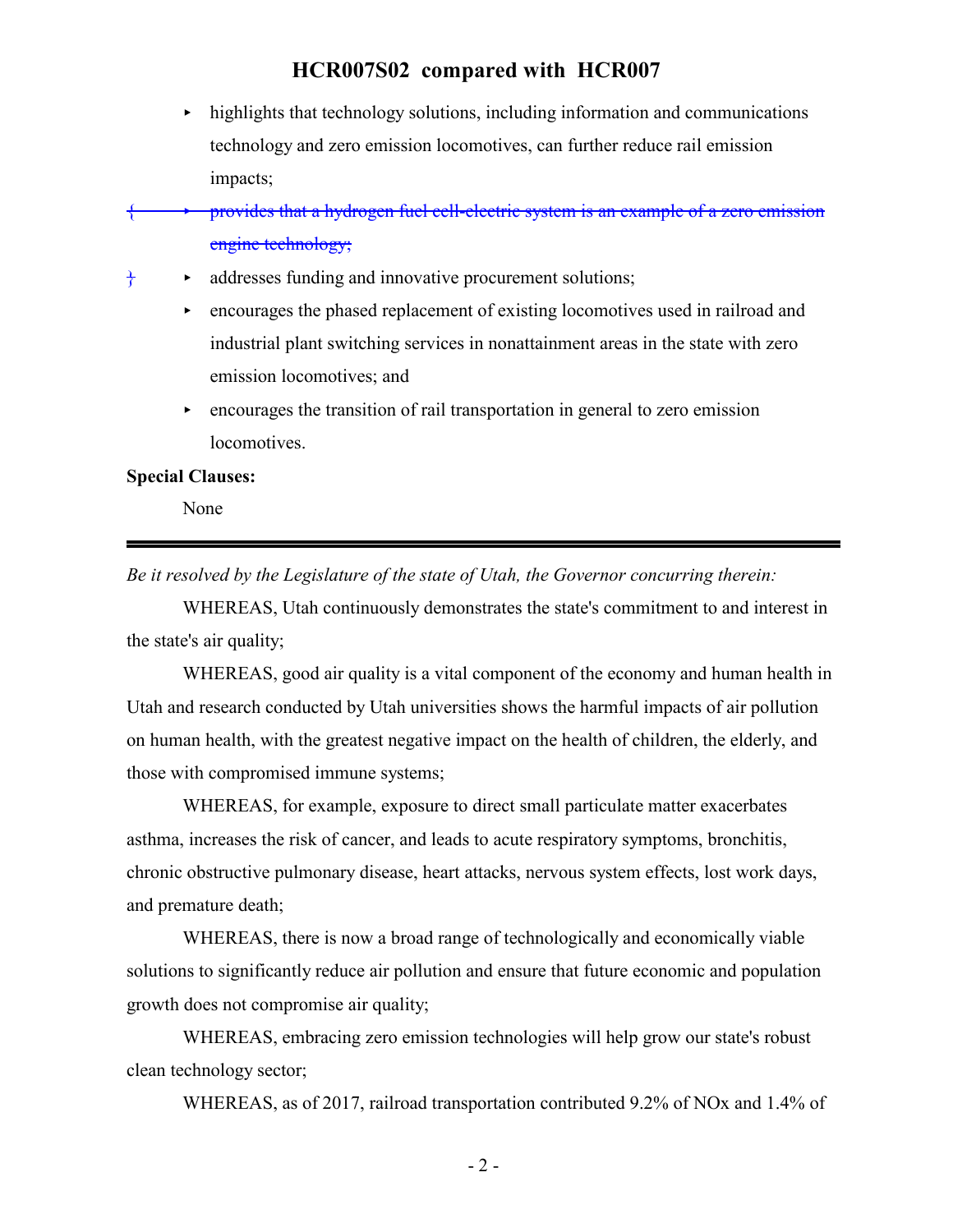the PM2.5 along the Wasatch Front;

WHEREAS, while comparable data is not available for the trucking sector or all freight railroad operations in the state, as of 2017 the Division of Air Quality found that locomotives used for short line  $\{\text{and}\}$ , industrial plant, and switch engine operations contributed 3.4% of NOx and 0.16% of PM2.5 of the total Wasatch Front inventory of emissions, equivalent to approximately 1,828 tons of NOx and 19 tons of PM2.5;

WHEREAS, in addition to significant numbers of heavy haul freight locomotives operating in and through the state, as of 2017 there were approximately 63 short line {and}locomotives, industrial plant locomotives, or switch engines operating in Utah;

WHEREAS, the majority of the short line  $\frac{1}{2}$  and  $\frac{1}{2}$  comotives, industrial plant locomotives, and switch engines operating in Utah are legacy platforms certified to the United States Environmental Protection Agency as meeting Tier 0 or Tier 0+ emission standards, and almost all emissions from these locomotives occur within two of Utah's PM2.5 nonattainment areas based on the United States National Ambient Air Quality Standards;

WHEREAS, under the federal Clean Air Act, an area where air pollution levels persistently exceed a National Ambient Air Quality Standard may be designated as a "nonattainment" area by the United States Environmental Protection Agency;

WHEREAS, designation as a nonattainment area requires the development of a State Implementation Plan with increasing mandatory requirements if the area does not return to attainment within prescribed timelines, and may result in the imposition of a Federal Implementation Plan and sanctions that could impact the availability and use of federal highway funds;

WHEREAS, the Utah Department of Transportation, other agencies of the state, and the Utah Inland Port Authority, a political subdivision of the state, can play a vital role in accelerating the modal shift of freight traffic to rail, helping to meet health and air quality goals;

WHEREAS, the Utah Inland Port Authority anticipates assisting in the reduction of trucks from the road and the modal shift to rail, while using the regulatory sandbox to test new freight movement and cargo handling equipment at the inland port to increase use of zero emission vehicles;

WHEREAS, to complement accelerating this modal shift to rail, a broad spectrum of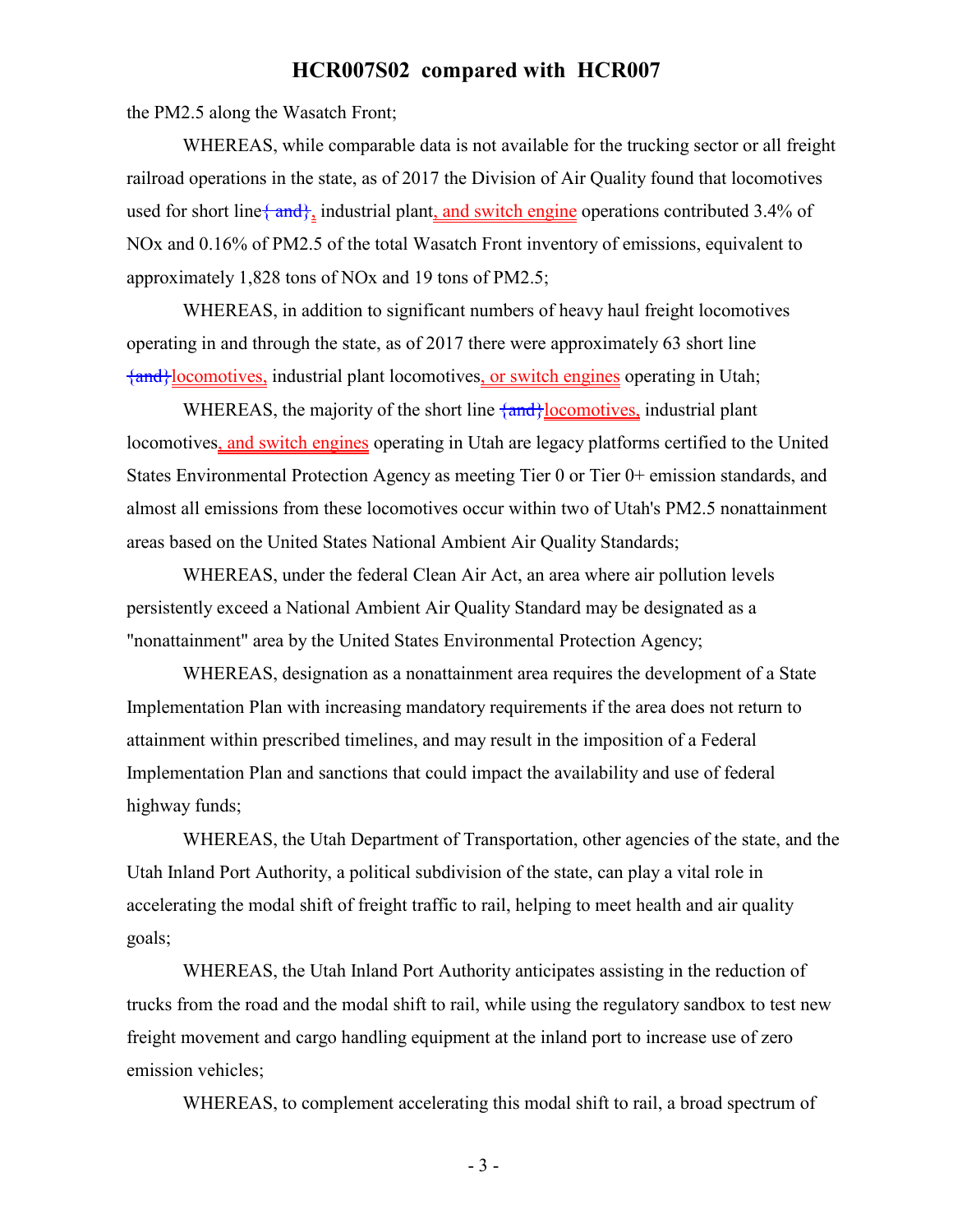technologies, including information and communications technologies that enable more efficient rail operation reducing fuel use and emissions, and entirely new locomotive power technologies such as hydrogen fuel cell-electric and battery-electric, must be encouraged and supported to further decrease total freight section emissions, including freight rail emissions;

WHEREAS, hydrogen especially is an attractive alternative fuel as hydrogen does not contain carbon and when used in fuel cells produces zero emissions;

WHEREAS, hydrogen either for onboard energy storage or as part of a hybrid propulsion system provides a viable option in the future for zero emission engines in short line and industrial plant locomotives operated in the state, and in the future, also for heavy-haul freight locomotives operating in and through the state;

WHEREAS, infrastructure for hydrogen is continuing to expand in the state;

 $\dagger$  WHEREAS, funding support and innovative procurement solutions made available through the Utah Department of Transportation and the Utah Inland Port Authority can assist private sector operators of short line  $\frac{1}{2}$  (and identical plant locomotives, and switch engines with transitioning to zero emission technologies, including for freight rail, that can materially increase the state's air quality; and

WHEREAS, substantial federal funding is expected to be available to support this transition, and the Utah Department of Transportation and the Utah Inland Port Authority should maximize their efforts to secure the federal funding to facilitate deployment of zero emission technologies, including freight rail, that can materially increase the state's air quality:

THEREFORE, BE IT RESOLVED that the Legislature of the state of Utah, the Governor concurring therein, encourages the introduction of new zero emission locomotives operated by short  $\frac{1}{2}$  {lines and } line locomotives, industrial plant  $\frac{1}{2}$  {railroads } locomotives, and switch engines in nonattainment areas, a continued shift of freight transportation growth to rail to help meet the state's air quality goals, phasing out legacy locomotive engines in short line{ and, industrial plant, and switch engine rail service in nonattainment areas in the state, and phasing in the use of zero emission engines  $\frac{1}{2}$ , including hydrogen fuel cell-electric systems as follows:

> at least one demonstration project of a short line or industrial plant locomotive using a zero emission engine by 2025;

 $25\%$  of short line and} to 100% use by short line locomotives, industrial